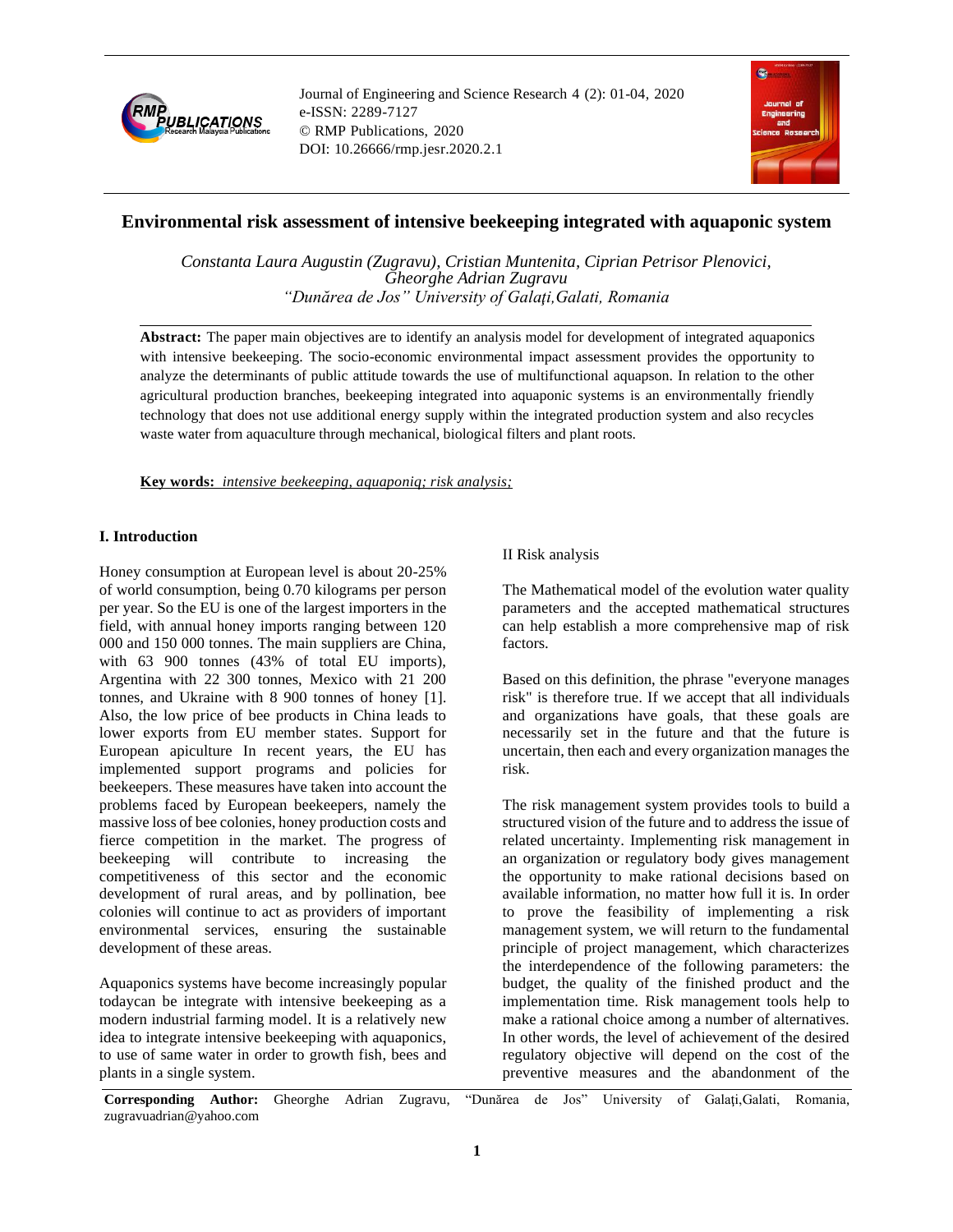expected benefits from one or more areas of economic activity.

There are several sources of risk. To identify the risk, the project team should review the scope of the program, cost estimates, program (including critical path evaluation), technical maturity, key performance parameters, performance challenges, stakeholders' expectations of the current plan, external dependencies, and internal challenges, integration, interoperability, sustainability, supply chain vulnerabilities, threat management, cost deviations, test event expectations, safety, security, and more.

The analysis of the factors influencing entrepreneurship risk in the beekeeping sector was made using the research method as research method, and the research tool chosen is the questionnaire. The reason for choosing this method is the desire to get the most relevant information about the factors of influence of entrepreneurship risk in the beekeeping sector in the North-West Region and the extent to which beekeepers have succeeded or intend to access European funds. The questionnaire is designed to get as much data as possible on the factors that influence a beekeeper's decision to start a beekeeping business, the level of knowledge and education, the determination of the degree of access to European funds, the collaboration with companies in beekeeping sector, etc. After the investigation, a centralization of the questionnaires was carried out, followed by data interpretation and analysis.

## **III. Results and discussions**

Since 2000, the number of bee families has been progressively increasing due to the financial support provided by the government through the measures meant to support rural development in a first stage, and then due to the European funds allocated after Romania's accession to the European Union. For the development of the beekeeping sector in Romania, it is necessary to consider the intensification and diversification of production, increase of bee family, quality assurance of production.

Besides the melliferous characteristics, Lophantus Anisatus is also a medicinal herb, considering its therapeutic and calming properties. The aroma of the plant is a woven one, between anise and fennel, a flavor that gives it uniqueness and distinction. Temperature controls the rate of plant growth.

The flower of Lophantus Anisatus blooms for a long period of time, about 5-6 months, from June until the coming of frost that is October to November. In the second year of development it blooms even 10-15 days earlier.

Bees do not usually fly when the temperature is below 10 °C. Some flight will occur at 12–14 °C if the day is still and sunny. Good flight begins at 16 °C, and at 19 °C, it reaches a relatively high level. In poor weather, bees may only fly about 150 metres from the hive between showers. Flight is reduced a little on very overcast days, especially if it is cool. Strong winds make it difficult for bees to fly and the number of foraging trips per day may be reduced.

Where the distance between the hives and target crop is greater than 150 metres, bees will be unlikely to visit the blossom in inclement weather, because foraging in these conditions is limited to short trips. In contrast, hives in almond plantations where temperatures are warmer are placed in large groups around the edge, and in the centre of blocks of trees.

Beekeepers must provide and maintain a supply of clean water of suitable mineral content for the bees in each place where bees are kept. The water should not be more than 200 metres from any hive. Beekeepers in other states and territories should check the relevant legislation and beekeeping or apiary code of practice. Where possible, locate hives in a sunny north to

northeast facing site, sheltered from cold southerly and westerly winds. Bees are less inclined to forage when hives are located in cool, shaded areas. Keep hive entrances clear of weeds. In summer, provide partial shade. Ensure the bees have access to clean, fresh water. Place hives in positions where they are not affected by flood or spray irrigation. Bees are generally not inclined to fly into crops covered by hail netting, especially if the netting causes significant shading. It is best to place hives in the crop under the netting. Bees will usually prefer flowers with the highest concentration of sugar, for example, apples (approximately 23% nectar sugar) in preference to pear (approximately 7% nectar sugar). Honey bees are very good pollinators of many flowering plant species. The hairy nature of bees enables them to carry large numbers of pollen grains during foraging. As they brush against the reproductive parts of flowers, pollen grains are picked up and deposited. The fusion of pollen with an ovule is known as fertilisation and this causes development of seed or fruit. Although bees may do an excellent job in transferring pollen, factors affecting fertilisation can cause poor fruit and seed set. Many horticultural and seed crops require bee pollination to ensure good, economic yields. Some fruits such as almonds, apples, cherries, pears and plums, require compatible pollen of another variety or cultivar of the same species. This is known as cross-variety pollination. Where cross-variety pollination is required in an orchard, a main crop variety and a polliniser variety are planted. Interchange of pollen between the two varieties occurs when a bee visits both varieties on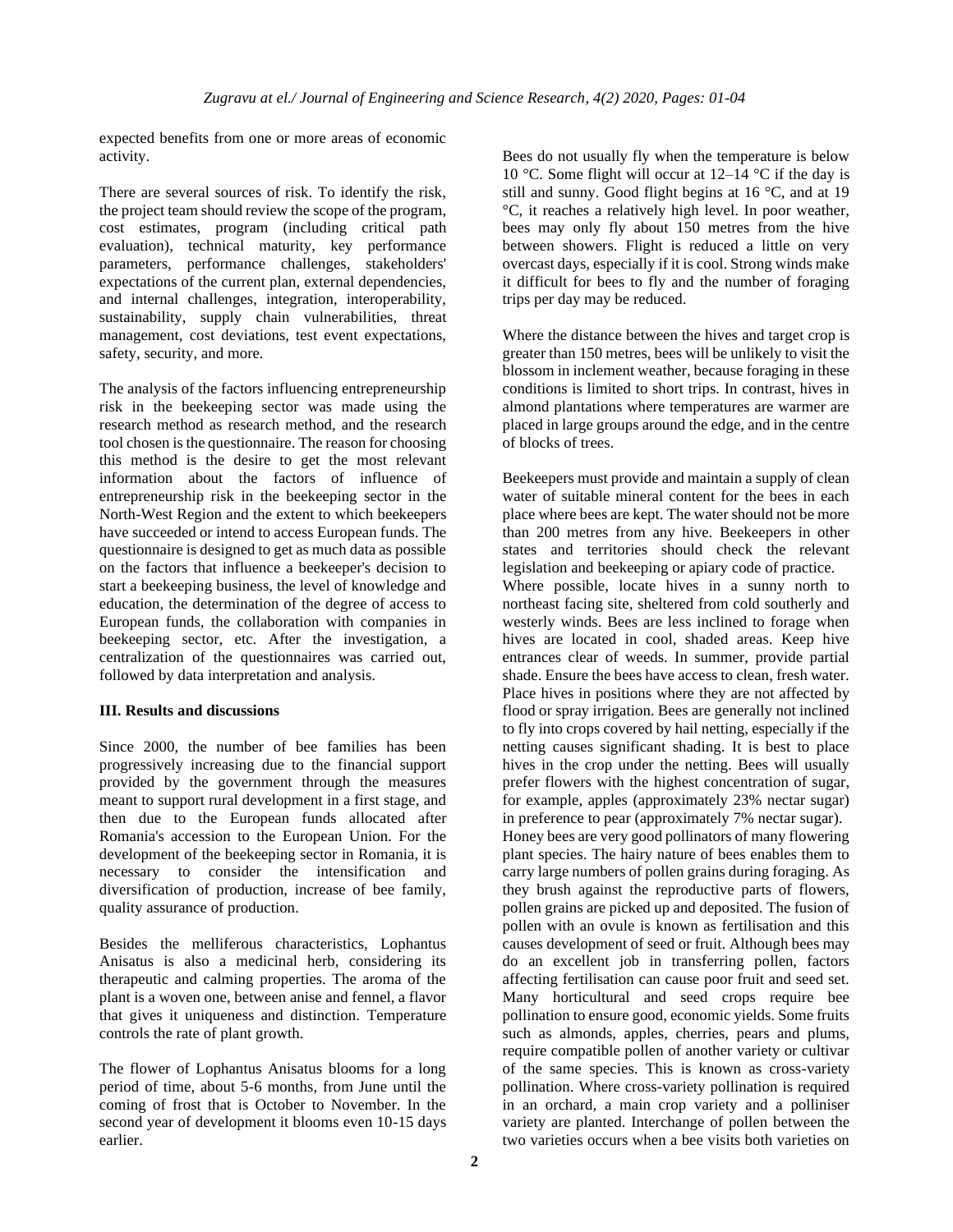the one foraging trip. Some interchange of viable pollen grains can also occur when forager bees brush against each other in the hive. Pumpkins, zucchinis, cucumbers, melons and kiwi-fruit, have separate male and female flowers and pollen must be transferred to female flowers. The flowers of some plants such as berries, pumpkins and kiwifruit, have more than one stigma and more than one ovule. They need multiple visits by bees to ensure sufficient pollen grains are placed on the receptive stigmas to produce well-formed fruit. In addition to yield, pollination can improve quality in some crops. For example, high seed numbers improve the size of apples and pears, as well as their storage qualities. Low seed numbers and uneven seed distribution in the ovary can cause small and/or misshapen fruit. Bee colonies must be prepared well in advance of flowering so that they conform to certain standards to give growers the best pollination result. The beekeeper and grower should agree on a pesticide spray program to avoid damage to the bees. The use of a written contract will provide both parties with an understanding of their responsibilities.

The number of colonies (hives) required per hectare of crop for pollination is known as the stocking rate and will vary according to a number of factors. High stocking rates are used for densely planted crops where there are more flowers. Older fruit trees will require more bees than younger trees because they also have more flowers. Large numbers of colonies are sometimes recommended for crops that are relatively unattractive to bees as this allows for the loss of those foragers that desert the crop to seek more attractive flora elsewhere. In addition to bees managed by beekeepers, wild (feral) bee colonies can also help to pollinate crops. Their contribution to pollination will depend on the number of colonies in the surrounding area, as well as the number of foragers in the colony. Because wild bees are subject to bee disease and pests, as well as nectar and pollen shortages, the number of bees in these colonies may be quite low compared to that of a managed colony. In adverse field conditions, wild colonies may die or become seriously weakened with few foragers left to deliver a good pollination result for growers.

There should be ample comb space for the queen to lay eggs so that there is always a large amount of unsealed larvae, preferably about 25% of the total amount of brood. The presence of larvae creates a demand for pollen, and pollen foragers are usually the most efficient pollinators. When other nectar and pollen yielding flora, such as weeds, are available, colonies can quickly expand and become too populous. If this occurs they should be weakened or divided to prevent swarming. Preparation of colonies for early spring pollination should begin in autumn, taking advantage of autumn nectar and pollen flows. The colonies will then

overwinter with large numbers of bees. They may be wintered in double or single box hives, with sufficient stores to carry them through winter and the early pollination period. Some supplementary feeding may be necessary in late winter to stimulate brood rearing and increase the number of adult bees. Feeding may also be necessary when honey stores are low during the pollination period, or immediately after it. In general, for crops that flower after mid-spring, preparation of colonies should begin four to six weeks in advance so that there is a good population of bees ready to forage as soon as hives are introduced to the crop. Brood rearing can be encouraged by placing the hives on good buildup flora prior to the period of pollination [16].

Aquaponic it is a food production system which combine hydroponic vegetables production and aquaculture into a closed recycled system. This combination of production methods of integrated multitrophic hydroponic and aquaculture remove problems associated with methods of output individual [3], [5], [10].

Main problem of recirculating systems in aquaculture it is production of waste rich nitrates, the water which must treat and which provoke environment problem [2], [4], [11].

For hydroponic systems, main problem it is addiction of chemical fertilizers.

The main benefits of beekeeping integrated with aquaponic systems:

- The three types of products can be obtained into the same system (fish, mint and honey).
- Production of mint it is obtained without generate a competition for nutrients and it is integrated with intensive beekeeping system [13], [15].
- Green aquaculture it is, management technique that help to support business of aquaculture to take measures for environment natural resources protection. Through this theme of research, I propose:
- improving management of waste and of reduction quantities of waste eliminated improper, recovery efficiency and intelligence of resources [6], [7], [12].
- integration beekeeping with acvaponia represent a model of sustainable business, ecological based on economic viability and competitiveness, represent a scientific upcoming concern.
- integration the system of aquaculture with production of asian mint and also with intensive beekeeping;